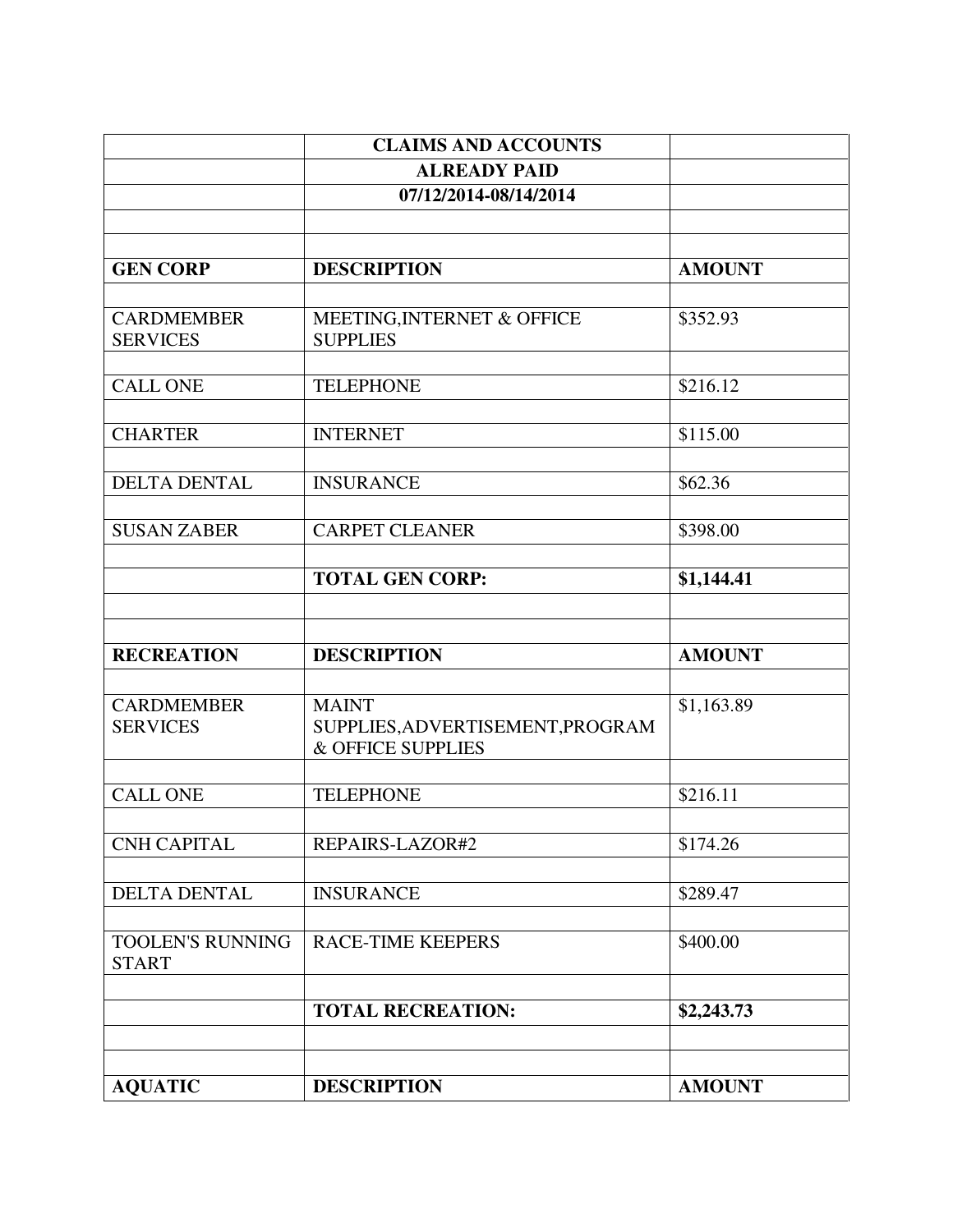| <b>CARDMEMBER</b><br><b>SERVICES</b> | UNIFORMS, ADVERTISEMENT, FIRST<br>AID SUPPLIES, 2 WAY RADIOS &<br><b>SPECIAL EVENT</b> | \$2,726.50    |
|--------------------------------------|----------------------------------------------------------------------------------------|---------------|
|                                      |                                                                                        |               |
| <b>CALL ONE</b>                      | <b>TELEPHONE</b>                                                                       | \$216.12      |
|                                      |                                                                                        |               |
| <b>DELTA DENTAL</b>                  | <b>INSURANCE</b>                                                                       | \$31.18       |
|                                      |                                                                                        |               |
| <b>EVA ADCOCK</b>                    | REFUND-OVERCHARGED                                                                     | \$226.00      |
|                                      |                                                                                        |               |
| <b>WAL-MART</b>                      | <b>BIRTHDAY PARTY &amp; VENDING</b><br><b>SUPPLIES</b>                                 | \$233.63      |
|                                      |                                                                                        |               |
| <b>WESTPORT POOLS</b>                | <b>CHEMICALS</b>                                                                       | \$6,622.23    |
|                                      |                                                                                        |               |
|                                      | <b>TOTAL AQUATIC:</b>                                                                  | \$10,055.66   |
|                                      |                                                                                        |               |
|                                      |                                                                                        |               |
| <b>MUSEUM</b>                        | <b>DESCRIPTION</b>                                                                     | <b>AMOUNT</b> |
|                                      |                                                                                        |               |
| <b>CARDMEMBER</b><br><b>SERVICES</b> | PAINT, OFFICE SUPPLIES & FOOD-<br><b>VOLUNTEERS</b>                                    | \$585.34      |
|                                      |                                                                                        |               |
|                                      | <b>TOTAL MUSEUM:</b>                                                                   | \$585.34      |
|                                      |                                                                                        |               |
|                                      |                                                                                        |               |
| <b>GOLF</b>                          | <b>DESCRIPTION</b>                                                                     | <b>AMOUNT</b> |
|                                      |                                                                                        |               |
| <b>AGRICREDIT</b>                    | <b>LEASE-GOLF CARTS</b>                                                                | \$8,197.36    |
|                                      |                                                                                        |               |
| <b>CALL ONE</b>                      | <b>TELEPHONE</b>                                                                       | \$216.12      |
|                                      |                                                                                        |               |
| <b>CARDMEMBER</b><br><b>SERVICES</b> | <b>FOOD &amp; OFFICE SUPPLIES</b>                                                      | \$370.40      |
|                                      |                                                                                        |               |
| <b>CHARTER</b>                       | <b>INTERNET</b>                                                                        | \$146.54      |
|                                      |                                                                                        |               |
| <b>DELTA DENTAL</b>                  | <b>INSURANCE</b>                                                                       | \$243.15      |
|                                      |                                                                                        |               |
| <b>HI-LINE</b>                       | <b>MAINT EQUIPMENT</b>                                                                 | \$129.37      |
|                                      |                                                                                        |               |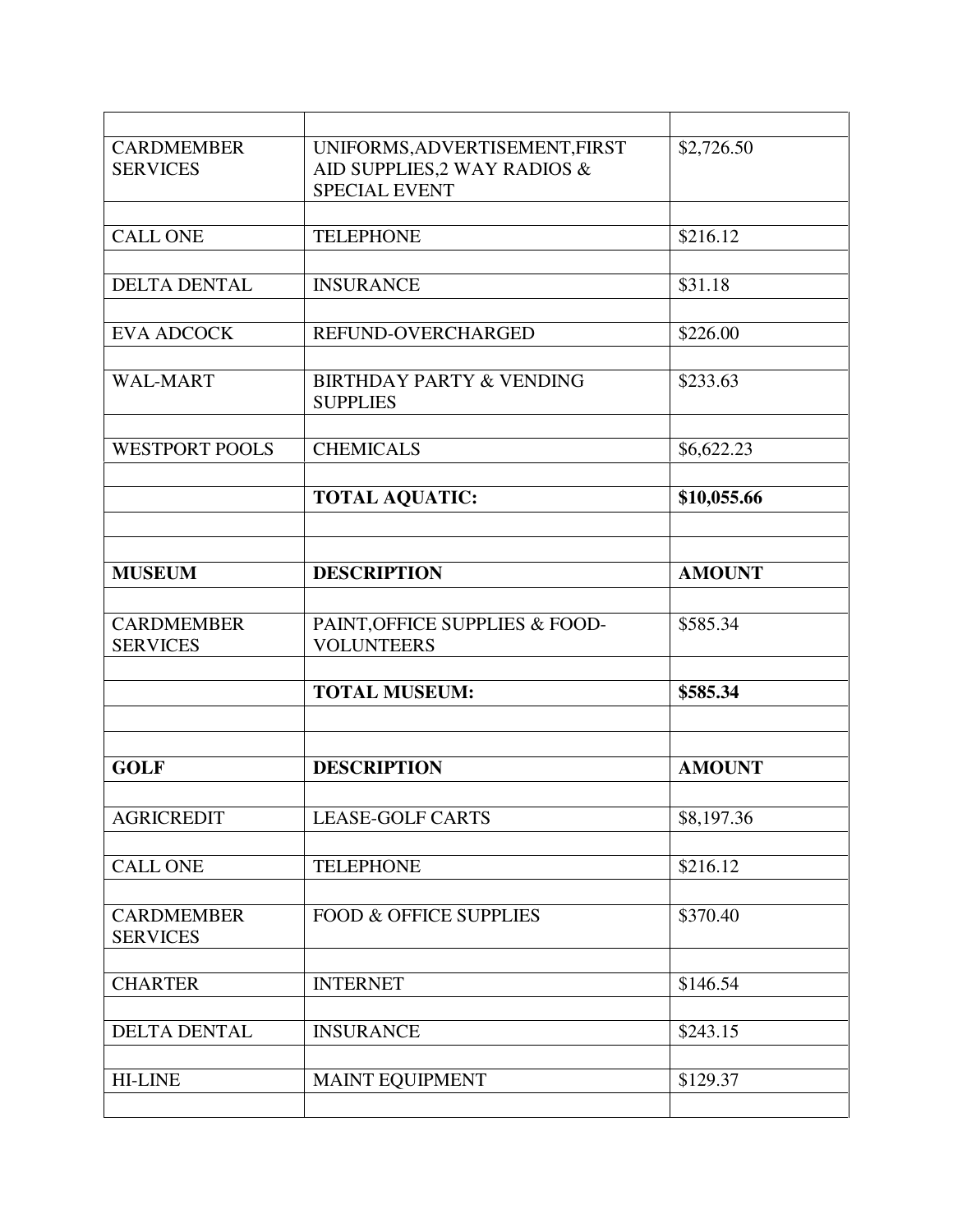| <b>LANDSHIRE</b>                     | <b>RESALE-FOOD</b>                | \$525.24      |
|--------------------------------------|-----------------------------------|---------------|
|                                      |                                   |               |
| <b>IL AMERICAN</b>                   | <b>WATER</b>                      | \$267.93      |
| <b>WATER</b>                         |                                   |               |
|                                      |                                   |               |
|                                      | <b>TOTAL GOLF:</b>                | \$1,682.63    |
|                                      |                                   |               |
|                                      |                                   |               |
| <b>CAPITAL</b><br><b>IMPROVEMENT</b> | <b>DESCRIPTION</b>                | <b>AMOUNT</b> |
|                                      |                                   |               |
| <b>CARDMEMBER</b>                    | LOCKERS-CABANAS                   | \$434.31      |
| <b>SERVICES</b>                      |                                   |               |
| A HOME                               | <b>INSTALLATION-RAIN SYSTEM</b>   | \$5,100.00    |
| <b>LANDSCAPING</b>                   |                                   |               |
|                                      |                                   |               |
|                                      | <b>TOTAL CAPITAL IMPROVEMENT:</b> | \$5,534.31    |
|                                      |                                   |               |
|                                      |                                   |               |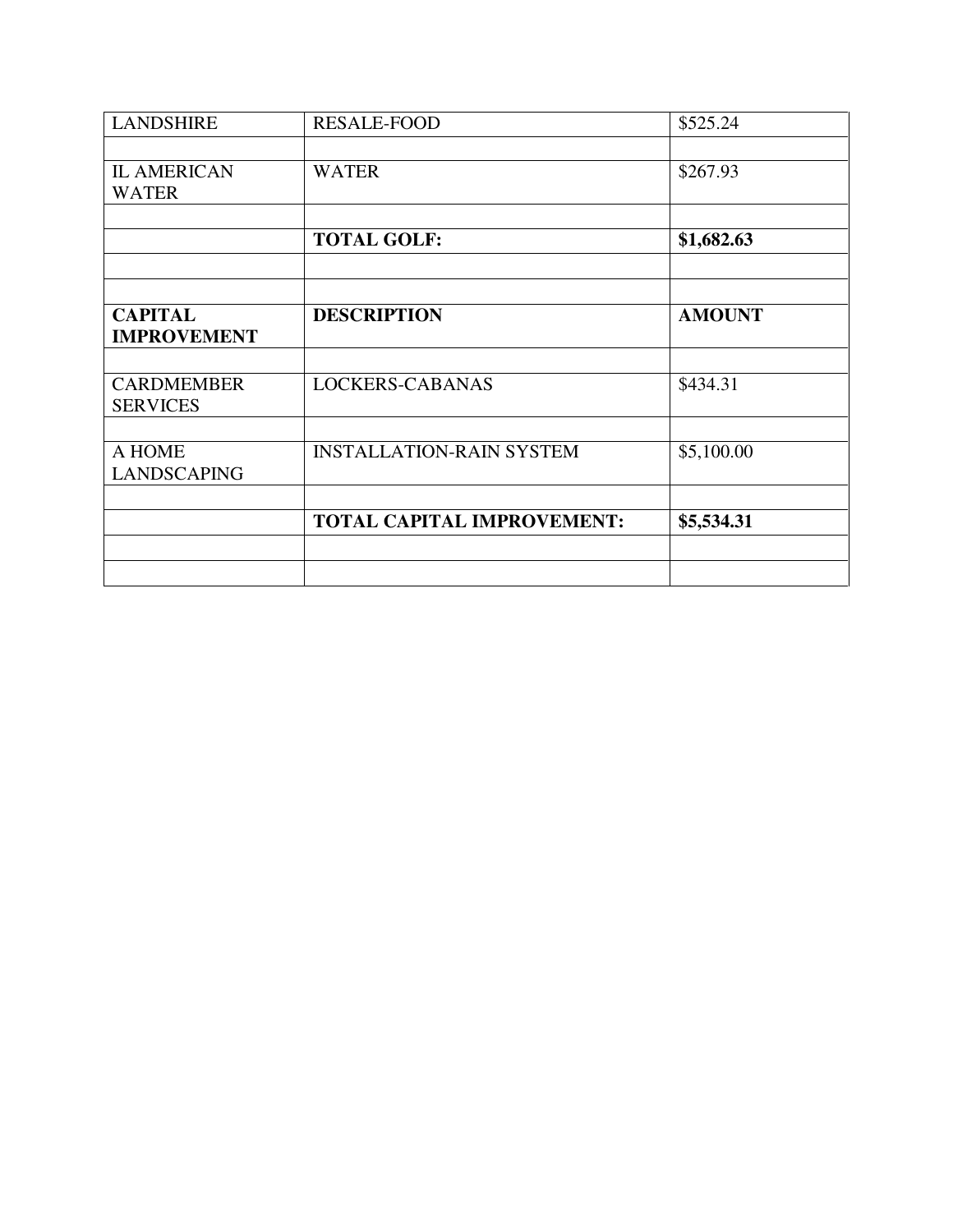|                                          | <b>CLAIMS &amp; ACCOUNTS</b><br>07/12/2014-08/14/2014 |               |
|------------------------------------------|-------------------------------------------------------|---------------|
|                                          |                                                       |               |
| <b>GENERAL CORP.</b>                     | <b>DESCRIPTION</b>                                    | <b>AMOUNT</b> |
| <b>ALLIED WASTE</b>                      | <b>TRASH REMOVAL</b>                                  | \$85.46       |
| <b>AMEREN</b>                            | <b>UTILITIES</b>                                      | \$371.18      |
| <b>AMERICON</b>                          | <b>COPIER LEASE</b>                                   | \$126.67      |
| <b>CARDMEMBER</b><br><b>SERVICES</b>     | <b>OFFICE &amp; MAINT SUPPLIES</b>                    | \$584.21      |
| <b>CITY OF</b><br><b>COLLINSVILLE</b>    | <b>CELL TOWER REIMB</b>                               | \$575.00      |
| <b>CULLIGAN WATER</b>                    | <b>WATER-OFFICE</b>                                   | \$60.95       |
| <b>EVANS LAW FIRM</b>                    | <b>LEGAL FEES</b>                                     | \$766.75      |
| <b>FKG OIL</b>                           | <b>FUEL</b>                                           | \$182.90      |
| <b>HOME DEPOT</b>                        | <b>CLEANING SUPPLIES</b>                              | \$93.97       |
| <b>IVA BRIGGS</b>                        | <b>CELL PHONE</b>                                     | \$30.00       |
| <b>IL DEPT OF</b><br><b>UNEMPLOYMENT</b> | <b>UNEMPLOYMENT</b>                                   | \$4,775.42    |
| <b>JOHN DEERE</b><br><b>FINANCIAL</b>    | <b>FLAG</b>                                           | \$24.99       |
| <b>KANE CONSULTING</b>                   | <b>COMPUTER SUPPORT</b>                               | \$1,099.35    |
| <b>LEAF</b>                              | <b>LEASE-COPIER</b>                                   | \$193.61      |
| PAYROLL-07/03/2014                       | NET PAY                                               | \$4,422.04    |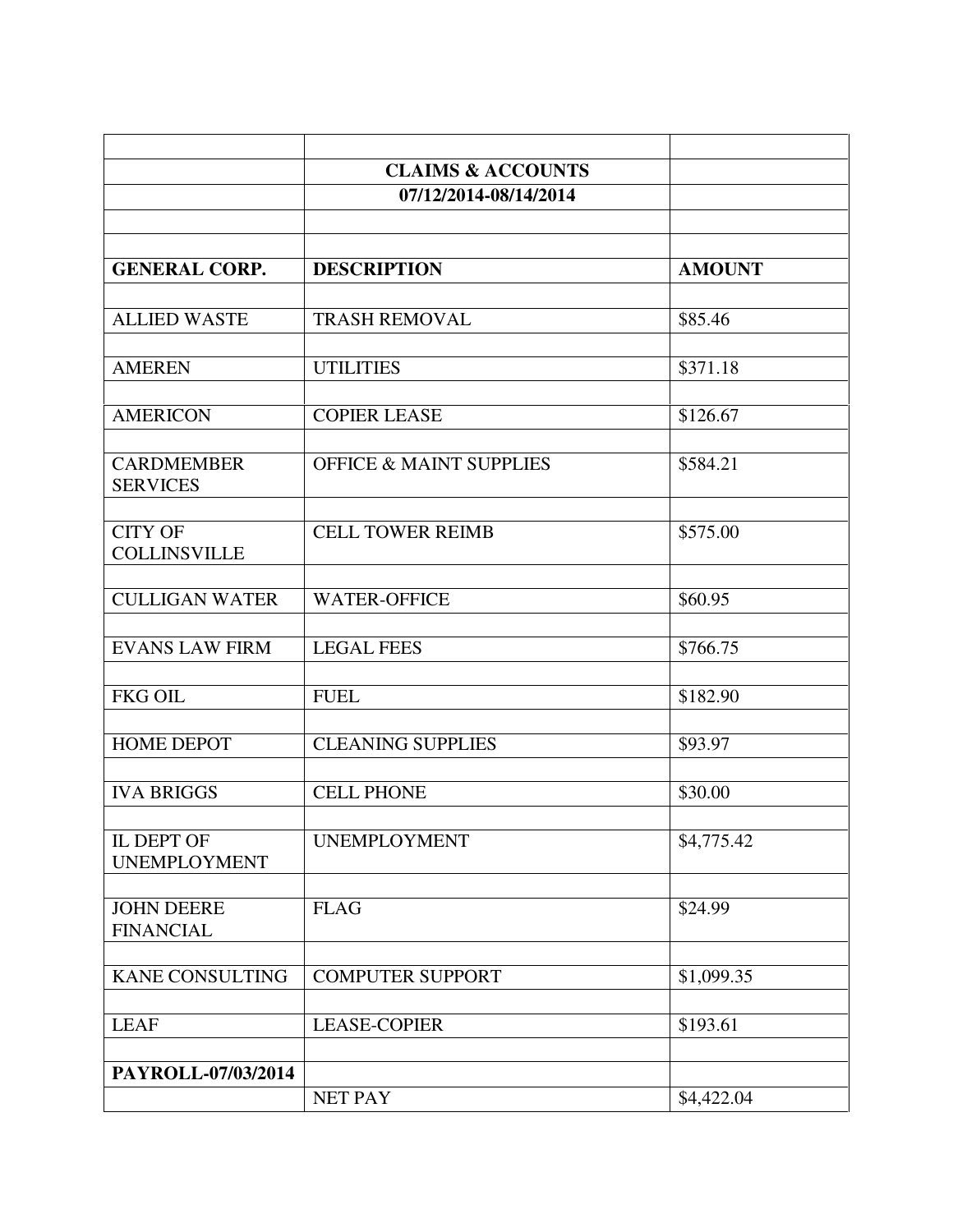|                      | <b>FEDERAL W/H</b>              | \$598.49    |
|----------------------|---------------------------------|-------------|
|                      | <b>MEDICARE W/H</b>             | \$458.45    |
|                      | <b>STATE W/H</b>                | \$275.60    |
| PAYROLL-07/18/2014   |                                 |             |
|                      | <b>NET PAY</b>                  | \$4,220.35  |
|                      | <b>FEDERAL W/H</b>              | \$578.17    |
|                      | <b>MEDICARE W/H</b>             | \$437.75    |
|                      | <b>STATE W/H</b>                | \$262.55    |
|                      |                                 |             |
|                      |                                 |             |
| <b>SOUTHWESTERN</b>  | <b>UTILITIES</b>                | \$4,041.46  |
| <b>ELECTRIC</b>      |                                 |             |
|                      |                                 |             |
| <b>SUSAN ZABER</b>   | <b>DUES &amp; SUBSCRIPTIONS</b> | \$102.09    |
|                      |                                 |             |
| TROY AUTO PARTS      | PARTS-CARAVAN                   | \$40.44     |
|                      |                                 |             |
| <b>UNITED HEALTH</b> | <b>INSURANCE</b>                | \$1,272.30  |
| <b>CARE</b>          |                                 |             |
|                      |                                 |             |
|                      | <b>TOTAL GENERAL CORP:</b>      | \$25,680.15 |
|                      |                                 |             |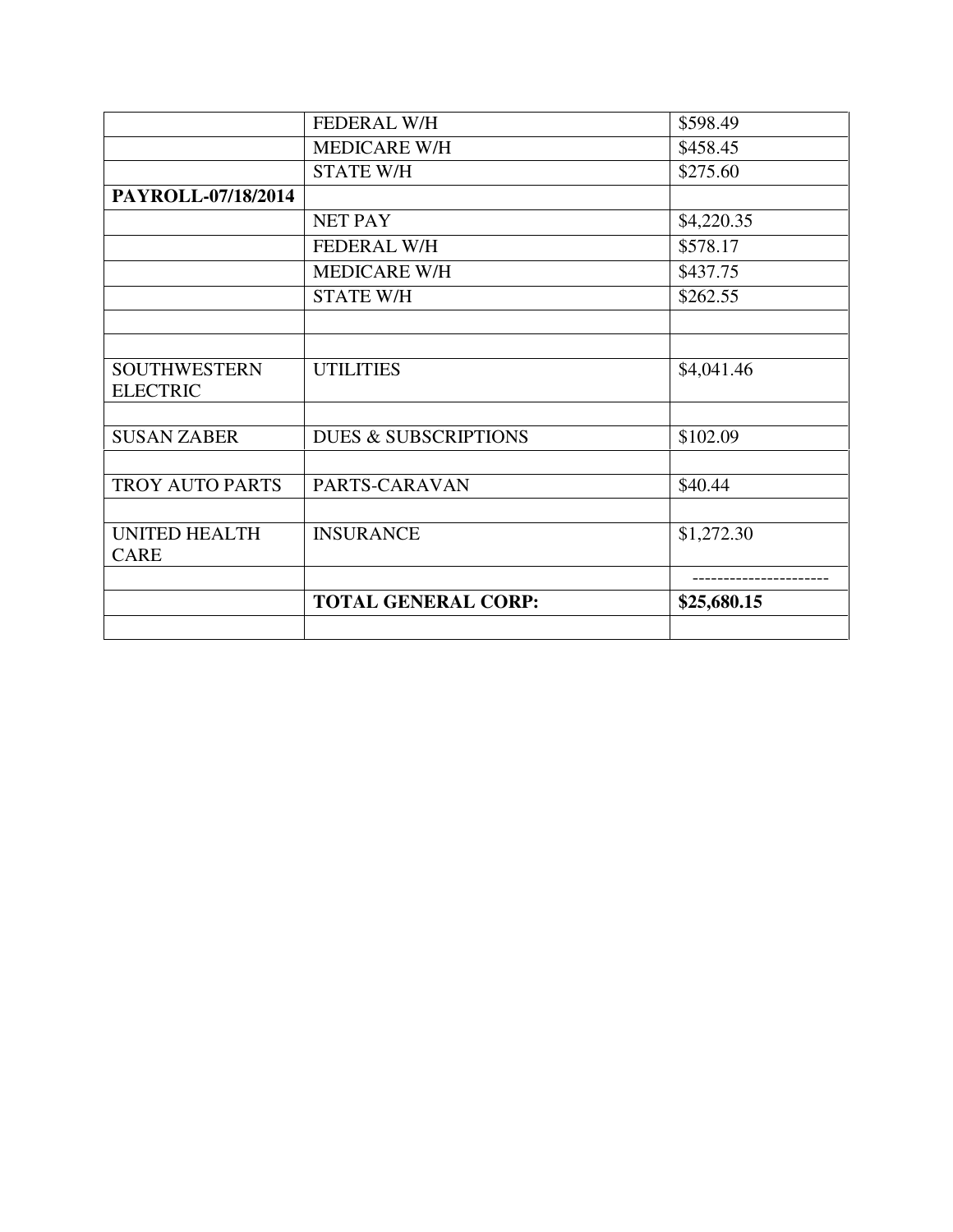| <b>RECREATION</b>                     | <b>DESCRIPTION</b>               | <b>AMOUNT</b> |
|---------------------------------------|----------------------------------|---------------|
|                                       |                                  |               |
| <b>ALLIED WASTE</b>                   | <b>TRASH REMOVAL</b>             | \$531.70      |
|                                       |                                  |               |
| <b>AMEREN</b>                         | <b>UTILITIES</b>                 | \$3,253.51    |
|                                       |                                  |               |
| <b>AUTO ZONE</b>                      | PARTS-VEHICLE                    | \$2.78        |
| <b>BARCOM</b>                         | REPAIRS-ALARM SYSTEM             | \$122.00      |
|                                       |                                  |               |
| <b>CARDMEMBER</b>                     | ADVERTISEMENT, MAINT & OFFICE    | \$721.87      |
| <b>SERVICES</b>                       | SUPPLIES, INTERNET & PROGRAM     |               |
|                                       | <b>SUPPLIES</b>                  |               |
|                                       |                                  |               |
| <b>CHARTER</b>                        | <b>INTERNET</b>                  | \$65.00       |
| <b>CITY OF</b>                        | <b>WATER &amp; SEWER-GLIDDEN</b> | \$17.14       |
| <b>COLLINSVILLE</b>                   |                                  |               |
|                                       |                                  |               |
| <b>CITY OF TROY</b>                   | <b>WATER</b>                     | \$33.24       |
|                                       |                                  |               |
| <b>EAGLE</b>                          | <b>ADVERTISEMENT</b>             | \$285.00      |
| <b>PUBLICATIONS</b>                   |                                  |               |
|                                       |                                  |               |
| <b>EBERHART SIGN</b>                  | LIGHTS-FLETCHER FIELD            | \$818.59      |
| <b>EMIL'S</b>                         | <b>REPAIR-CHAINSAW</b>           | \$5.20        |
| <b>LAWNMOWER</b>                      |                                  |               |
|                                       |                                  |               |
| <b>EVANS LAW FIRM</b>                 | <b>LEGAL FEES</b>                | \$288.00      |
|                                       |                                  |               |
| <b>FKG OIL</b>                        | <b>FUEL</b>                      | \$74.37       |
|                                       |                                  |               |
| <b>FROST ELECTRIC</b>                 | LIGHTS-BALL FIELDS               | \$442.11      |
|                                       |                                  |               |
| <b>GATEWAY</b><br><b>OCCUPATIONAL</b> | PHYSICAL & DRUG TEST-JESSICA     | \$98.00       |
|                                       |                                  |               |
| <b>HOME DEPOT</b>                     | <b>PAINT</b>                     | \$81.61       |
|                                       |                                  |               |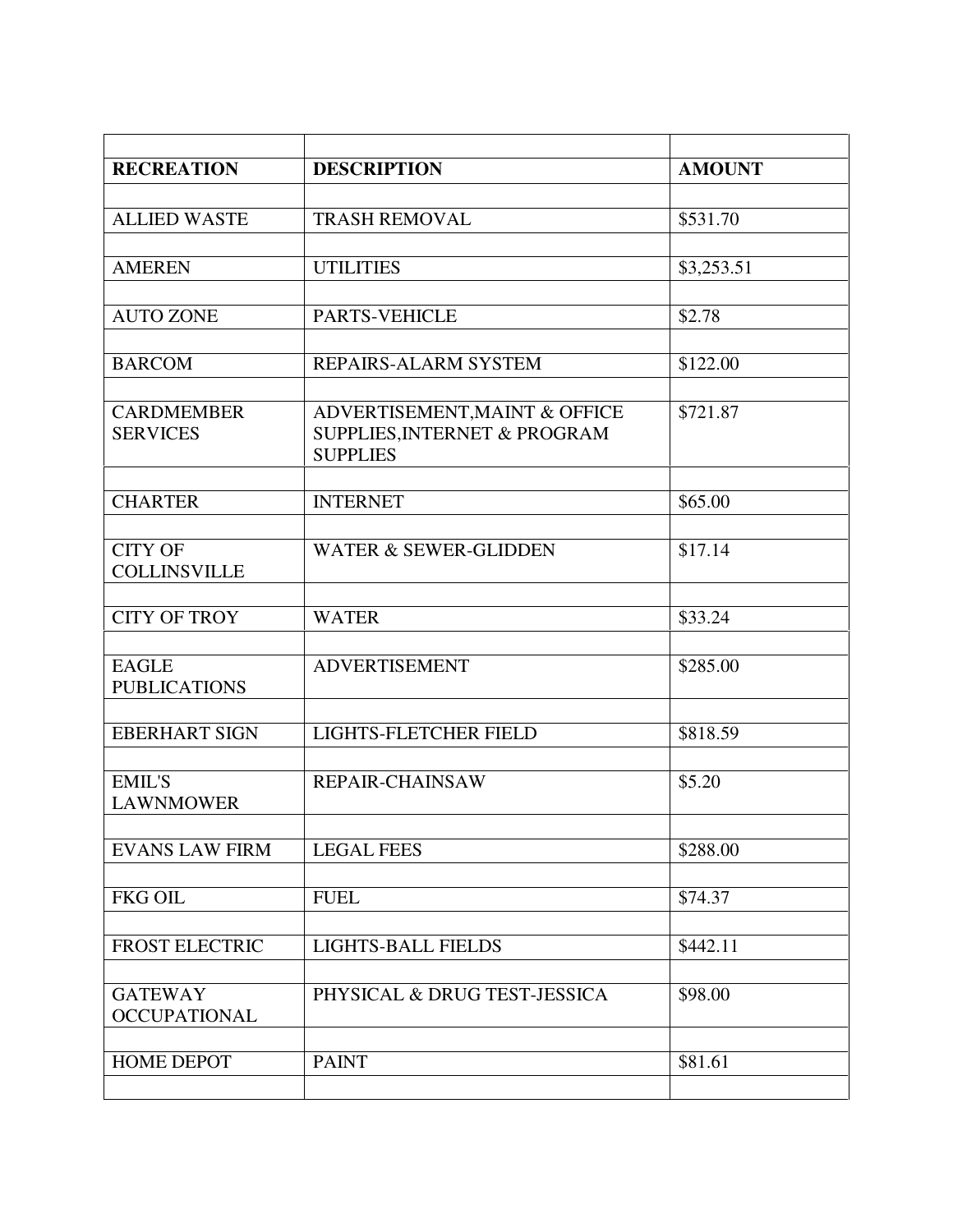| <b>HOMEFIELD</b>                       | <b>UTILITIES</b>                           | \$870.72   |
|----------------------------------------|--------------------------------------------|------------|
| <b>ENERGY</b>                          |                                            |            |
| <b>JOHN DEERE</b><br><b>FINANCIAL</b>  | PARTS-MULE, WATER CANS &<br><b>CLEANER</b> | \$133.75   |
| <b>JOHN DEERE</b><br><b>LANDSCAPE</b>  | WHITE PAINT-BALLFIELDS                     | \$54.00    |
| <b>JOHNNY ON SPOT</b>                  | PORTABLE RESTROOMS                         | \$184.12   |
| <b>KYLE'S TROPIES</b>                  | PLAQUES-DASH N SPLASH                      | \$62.00    |
| M & M SERVICE                          | <b>FUEL</b>                                | \$4,100.91 |
| PAYROLL-07/03/2014                     |                                            |            |
|                                        | <b>NET PAY</b>                             | \$8,754.76 |
|                                        | <b>FEDERAL W/H</b>                         | \$1,057.40 |
|                                        | MEDICARE W/H                               | \$896.02   |
|                                        | <b>STATE W/H</b>                           | \$540.03   |
| PAYROLL-07/18/2014                     |                                            |            |
|                                        | <b>NET PAY</b>                             | \$8,582.83 |
|                                        | FEDERAL W/H                                | \$1,065.59 |
|                                        | <b>MEDICARE W/H</b>                        | \$882.00   |
|                                        | <b>STATE W/H</b>                           | \$539.15   |
|                                        |                                            |            |
| <b>REFUNDS:</b>                        |                                            |            |
|                                        | <b>MARY DILL</b>                           | \$25.00    |
|                                        | <b>SARA MATTEA</b>                         | \$30.00    |
|                                        | <b>GEORGE KRODER</b>                       | \$30.00    |
| <b>SOUTHWESTERN</b><br><b>ELECTRIC</b> | <b>UTILITIES</b>                           | \$4,041.46 |
| TROY AUTO PARTS                        | <b>PARTS-GATOR &amp; BOBCAT</b>            | \$135.29   |
|                                        |                                            |            |
| <b>TROY GRAIN</b>                      | <b>DUCK FEED</b>                           | \$79.98    |
|                                        |                                            |            |
| <b>UNITED HEALTH</b><br><b>CARE</b>    | <b>INSURANCE</b>                           | \$2,532.42 |
|                                        |                                            |            |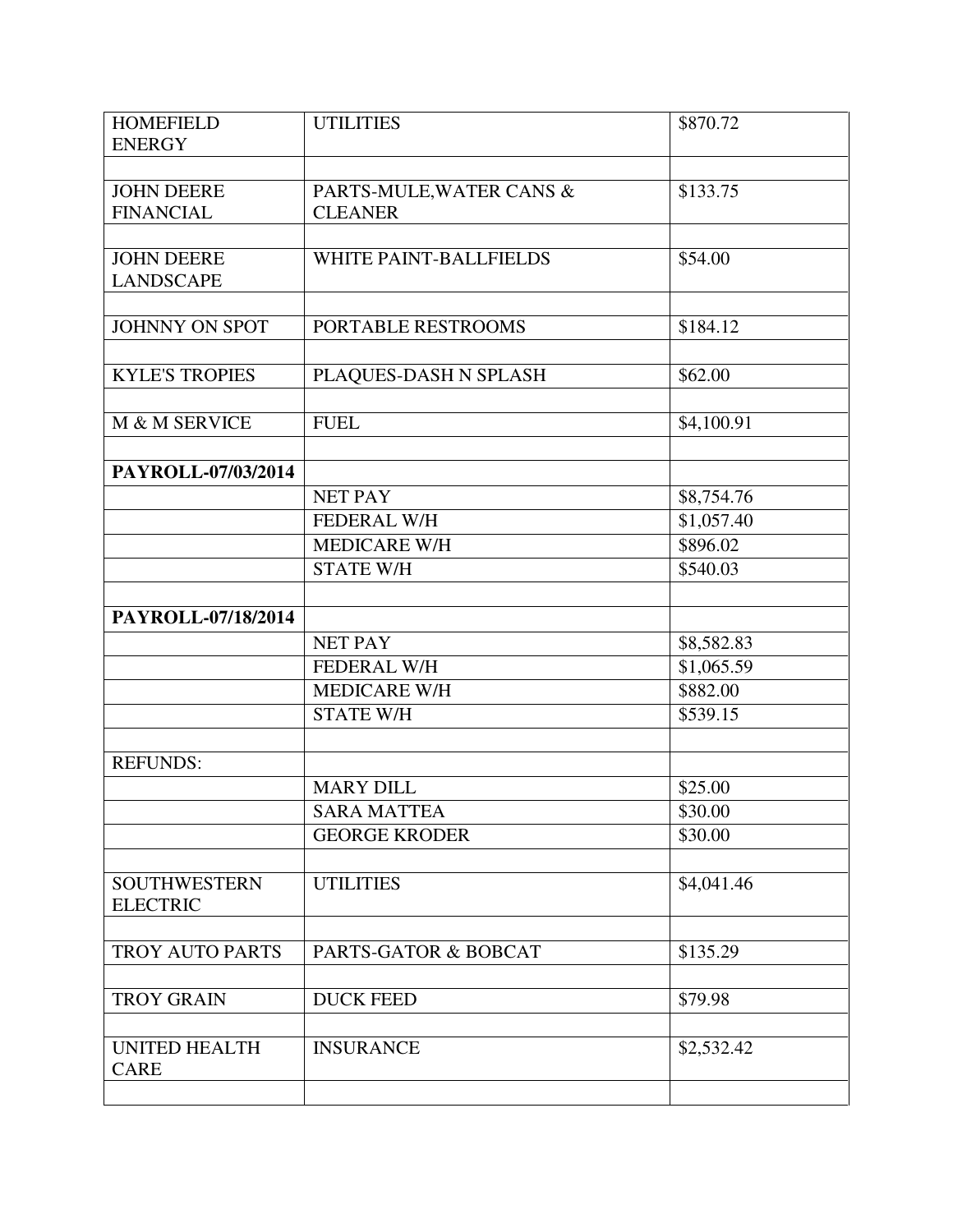| <b>VERIZON WIRELESS   CELL PHONE</b> |                          | \$135.90    |
|--------------------------------------|--------------------------|-------------|
|                                      |                          |             |
| <b>WAL-MART</b>                      | <b>SUPPLIES-CAMP</b>     | \$4.96      |
|                                      |                          |             |
|                                      |                          |             |
|                                      | <b>TOTAL RECREATION:</b> | \$41,578.41 |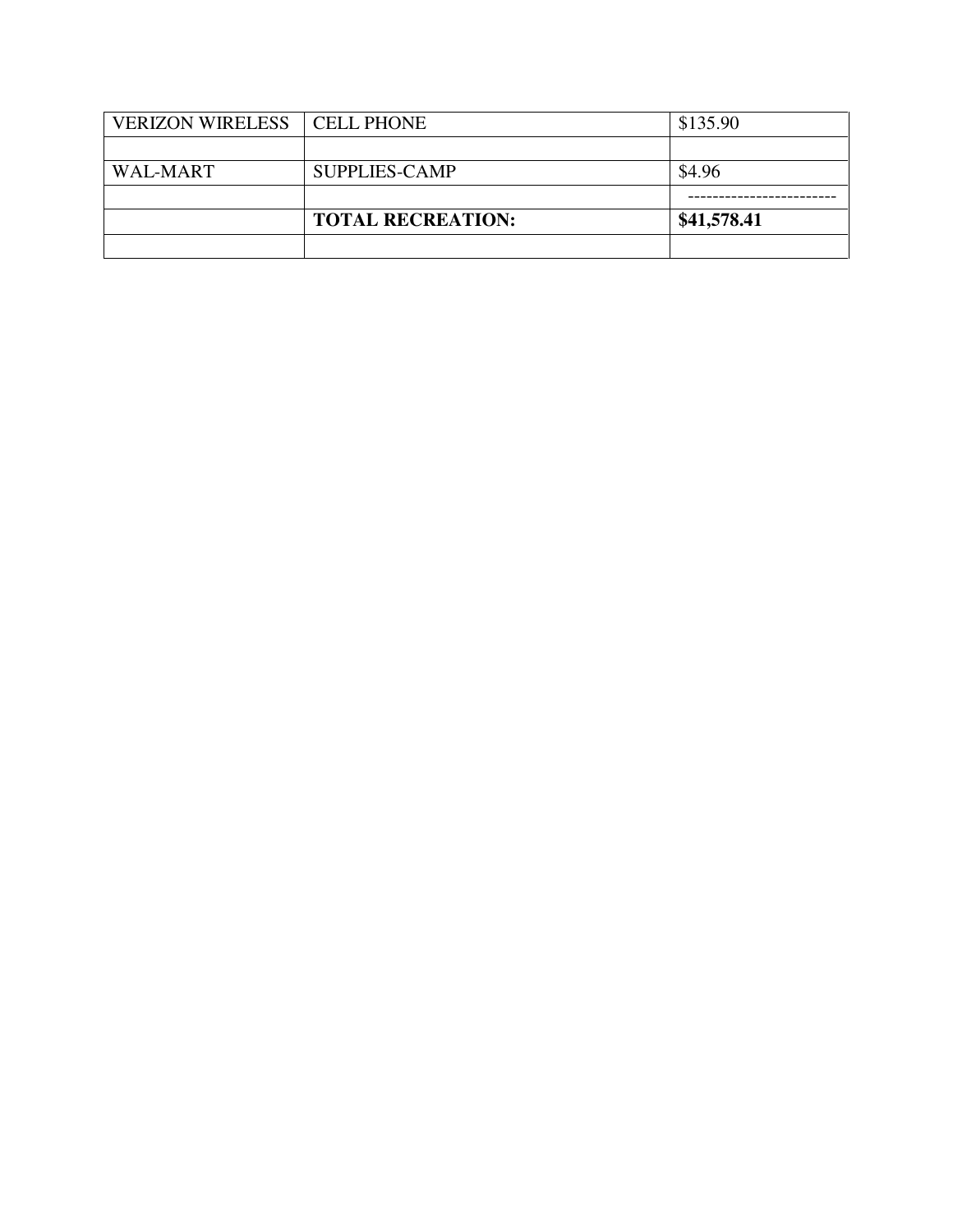| <b>AQUATIC</b>                        | <b>DESCRIPTION</b>                                                                | <b>AMOUNT</b> |
|---------------------------------------|-----------------------------------------------------------------------------------|---------------|
|                                       |                                                                                   |               |
| <b>AIR DOCTOR</b>                     | REPAIRS-REFRIGERATION-<br><b>CONCESSIONS</b>                                      | \$2,150.00    |
|                                       |                                                                                   |               |
| <b>ACE HARDWARE</b>                   | REPAIRS-MOONSOON MT                                                               | \$27.50       |
|                                       |                                                                                   |               |
| <b>ALLIED WASTE</b>                   | <b>TRASH REMOVAL</b>                                                              | \$182.54      |
| <b>CARDMEMBER</b><br><b>SERVICES</b>  | RESALE-HOODIES, FIRST AID SUPPLIES<br><b>BITHDAY PARTY SUPPLIES &amp; VENDING</b> | \$2,986.96    |
|                                       |                                                                                   |               |
| <b>CNH CAPITAL</b>                    | PARTS-EQUIPMENT                                                                   | \$908.19      |
| <b>EAGLE</b><br><b>PUBLICATIONS</b>   | <b>ADVERTISEMENT</b>                                                              | \$285.00      |
|                                       |                                                                                   |               |
| <b>ERB TURF</b>                       | PARTS-LAWN MOWERS                                                                 | \$68.40       |
|                                       |                                                                                   |               |
| <b>EVANS LAW FIRM</b>                 | <b>LEGAL FEES</b>                                                                 | \$175.50      |
| <b>FKG OIL</b>                        | <b>GAS-MOWERS</b>                                                                 | \$49.00       |
|                                       |                                                                                   |               |
| <b>GRP MECHANICAL</b>                 | REPAIRS-DRINKING FOUNTAIN-<br><b>CONCESSIONS</b>                                  | \$252.48      |
|                                       |                                                                                   |               |
| <b>GRAINGER</b>                       | <b>SAFETY SUPPLIES</b>                                                            | \$209.78      |
| <b>HOME DEPOT</b>                     | PARTS-ICE MACHINE-CONCESSIONS                                                     | \$83.57       |
|                                       |                                                                                   |               |
| IL DEPT OF<br><b>UNEMPLOYMENT</b>     | <b>UNEMPLOYMENT</b>                                                               | \$62.00       |
|                                       |                                                                                   |               |
| <b>JOHN DEERE</b><br><b>FINANCIAL</b> | <b>HOSE</b>                                                                       | \$13.11       |
|                                       |                                                                                   |               |
| <b>JOLTRAN</b>                        | <b>PAYPHONE</b>                                                                   | \$45.00       |
| MIDWEST POOL &<br><b>COURT</b>        | <b>CHEMICALS-BLUE TABS</b>                                                        | \$3,228.00    |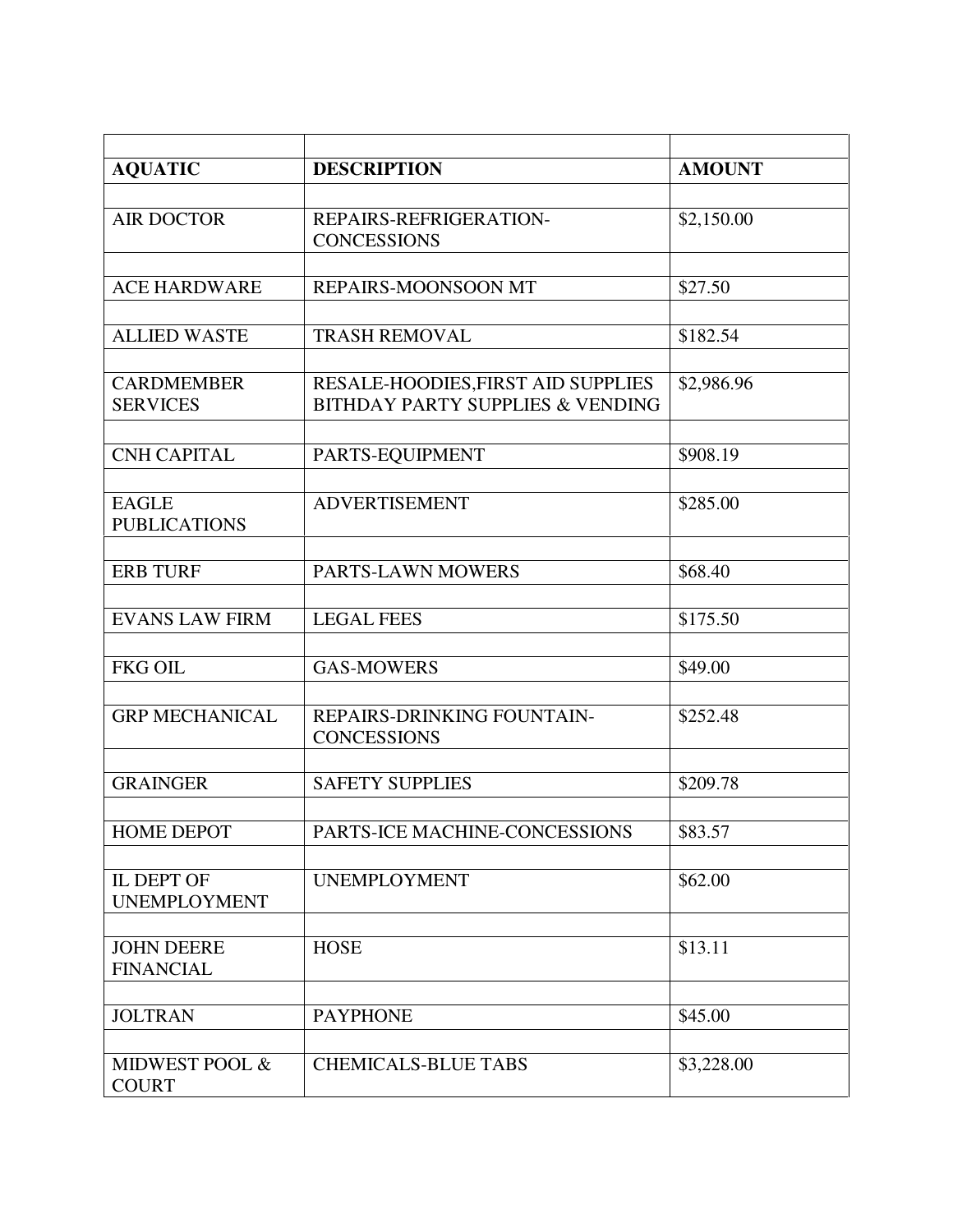| <b>OMEGA</b><br><b>PROMOTIONAL</b>        | <b>RESALE-HOODIES</b>                                    | \$1,491.80   |
|-------------------------------------------|----------------------------------------------------------|--------------|
|                                           |                                                          |              |
| PAYROLL-07/03/2014                        |                                                          |              |
|                                           | <b>NET PAY</b>                                           | \$36,838.98  |
|                                           | <b>FEDERAL W/H</b>                                       | \$3,208.16   |
|                                           | <b>MEDICARE W/H</b>                                      | \$3,549.10   |
|                                           | <b>STATE W/H</b>                                         | \$2,273.26   |
|                                           |                                                          |              |
| PAYROLL-07/18/2014                        |                                                          |              |
|                                           | <b>NET PAY</b>                                           | \$38,716.26  |
|                                           | <b>FEDERAL W/H</b>                                       | \$3,339.59   |
|                                           | <b>MEDICARE W/H</b>                                      | \$3,684.89   |
|                                           | <b>STATE W/H</b>                                         | \$2,358.13   |
|                                           |                                                          |              |
| <b>PROTECTIVE</b><br><b>SERVICE GROUP</b> | <b>SECURITY</b>                                          | \$1,100.00   |
|                                           |                                                          |              |
| <b>RAVANELL'S</b>                         | <b>FOOD</b>                                              | \$825.00     |
|                                           |                                                          |              |
| <b>REFUND</b>                             | YMCA OF EDWARDSVILLE                                     | \$1,050.00   |
|                                           |                                                          |              |
| <b>SAM'S</b>                              | SPECIAL EVENT SUPPLIES &<br><b>MEMBERSHIP</b>            | \$482.35     |
|                                           |                                                          |              |
| <b>SOUTHWESTERN</b><br><b>ELECTRIC</b>    | <b>UTILITIES</b>                                         | \$8,231.64   |
|                                           |                                                          |              |
| TROY AUTO PARTS                           | MOTOR OIL-EX-MARK                                        | \$36.44      |
| <b>UNITED HEALTH</b><br><b>CARE</b>       | <b>LIFE INSURANCE</b>                                    | \$422.07     |
|                                           |                                                          |              |
| <b>VERIZON WIRELESS</b>                   | <b>CELL PHONE</b>                                        | \$94.99      |
|                                           |                                                          |              |
| <b>WAL-MART</b>                           | <b>BIRTHDAY PARTY SUPPLIES &amp; FIRST</b><br><b>AID</b> | \$380.15     |
|                                           |                                                          |              |
|                                           | <b>TOTAL AQUATIC:</b>                                    | \$118,809.84 |
|                                           |                                                          |              |
|                                           |                                                          |              |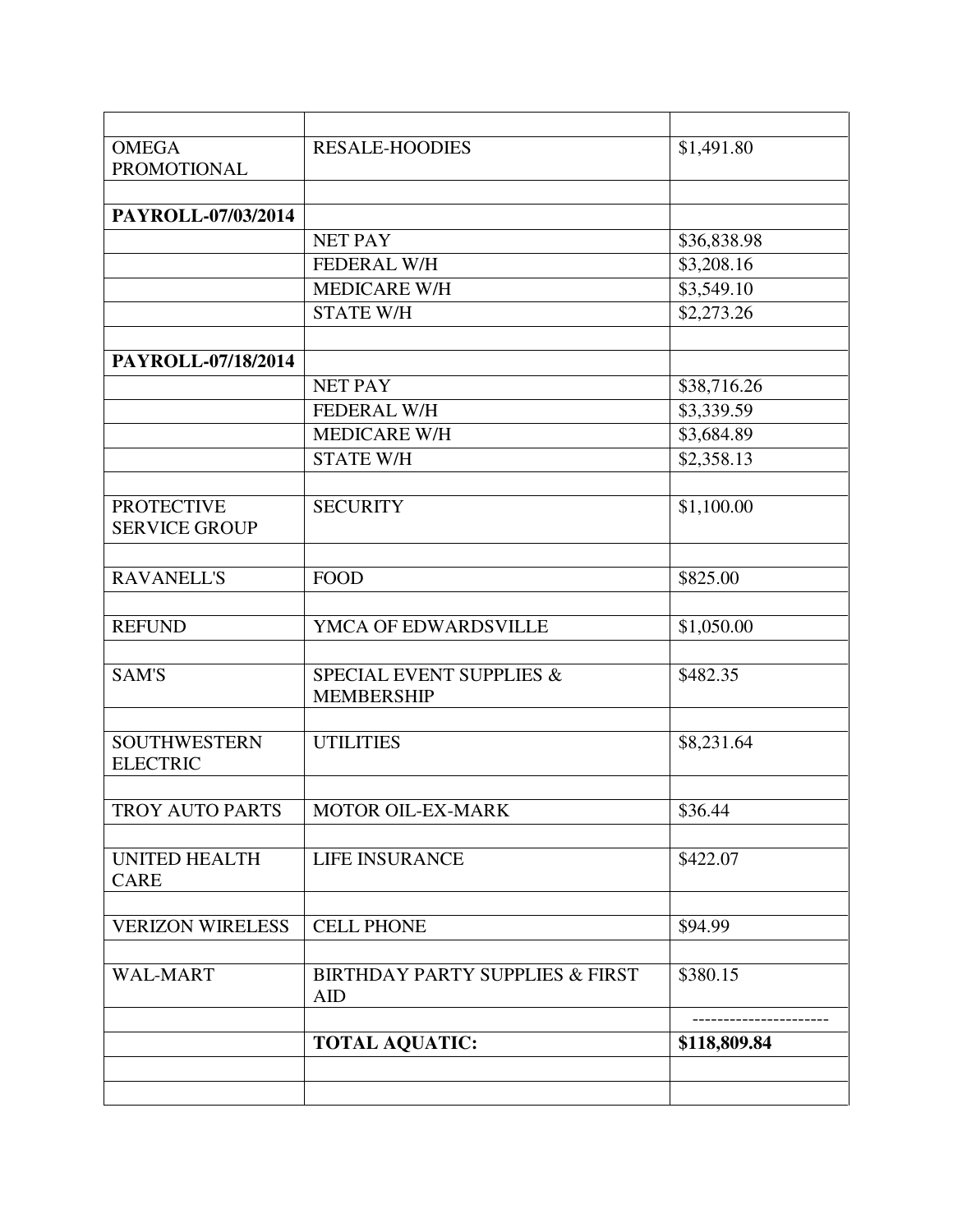| <b>MUSEUM</b>                         | <b>DESCRIPTION</b>               | <b>AMOUNT</b> |
|---------------------------------------|----------------------------------|---------------|
|                                       |                                  |               |
| <b>ALLIED WASTE</b>                   | <b>TRASH REMOVAL</b>             | \$166.03      |
|                                       |                                  |               |
| <b>AMEREN</b>                         | <b>UTILITIES</b>                 | \$126.20      |
|                                       |                                  |               |
| <b>BARNETT'S</b>                      | PEST CONTROL                     | \$155.00      |
|                                       |                                  |               |
| <b>CARDMEMBER</b>                     | CEILING FAN, MAINT SUPPLIES &    | \$742.17      |
| <b>SERVICES</b>                       | PRINTING FOOD-VOLUNTEERS         |               |
|                                       |                                  |               |
| <b>CHARTER</b>                        | <b>INTERNET</b>                  | \$65.00       |
|                                       |                                  |               |
| <b>CAROL FRERKER</b>                  | <b>CELL PHONE &amp; FOOD FOR</b> | \$93.47       |
|                                       | <b>VOLUNTEERS</b>                |               |
|                                       |                                  |               |
| <b>CITY OF</b><br><b>COLLINSVILLE</b> | <b>WATER &amp; SEWER</b>         | \$141.85      |
|                                       |                                  |               |
| <b>FKG OIL</b>                        | <b>FUEL</b>                      | \$133.71      |
|                                       |                                  |               |
| <b>HOME DEPOT</b>                     | MAINT SUPPLIES & PLANT MATERIALS | \$496.72      |
|                                       |                                  |               |
| <b>HOMEFIELD</b>                      | <b>UTILITIES</b>                 | \$43.60       |
| <b>ENERGY</b>                         |                                  |               |
|                                       |                                  |               |
| <b>JOHN DEERE</b>                     | MAINT SUPPLIES, ANIMAL FEED &    | \$1,397.68    |
| <b>FINANCIAL</b>                      | <b>SUPPLIES FOR VOLUNTEERS</b>   |               |
|                                       |                                  |               |
| JOHNNY ON SPOT                        | PORTABLE RESTROOMS               | \$27.62       |
|                                       |                                  |               |
| KLOPFENSTEIN,                         | PLANT MATERIAL                   | \$71.80       |
| <b>WILLIAM</b>                        |                                  |               |
|                                       |                                  |               |
| <b>METRO GLASS</b>                    | PLEXI-GLASS                      | \$36.02       |
|                                       |                                  |               |
| <b>MOW PRINTING</b>                   | <b>METAL MAP</b>                 | \$130.00      |
|                                       |                                  |               |
| <b>MASCOUTAH</b>                      | PARTS-EQUIPMENT                  | \$106.87      |
| <b>EQUIPMENT</b>                      |                                  |               |
| PAYROLL-07/03/2014                    |                                  |               |
|                                       |                                  |               |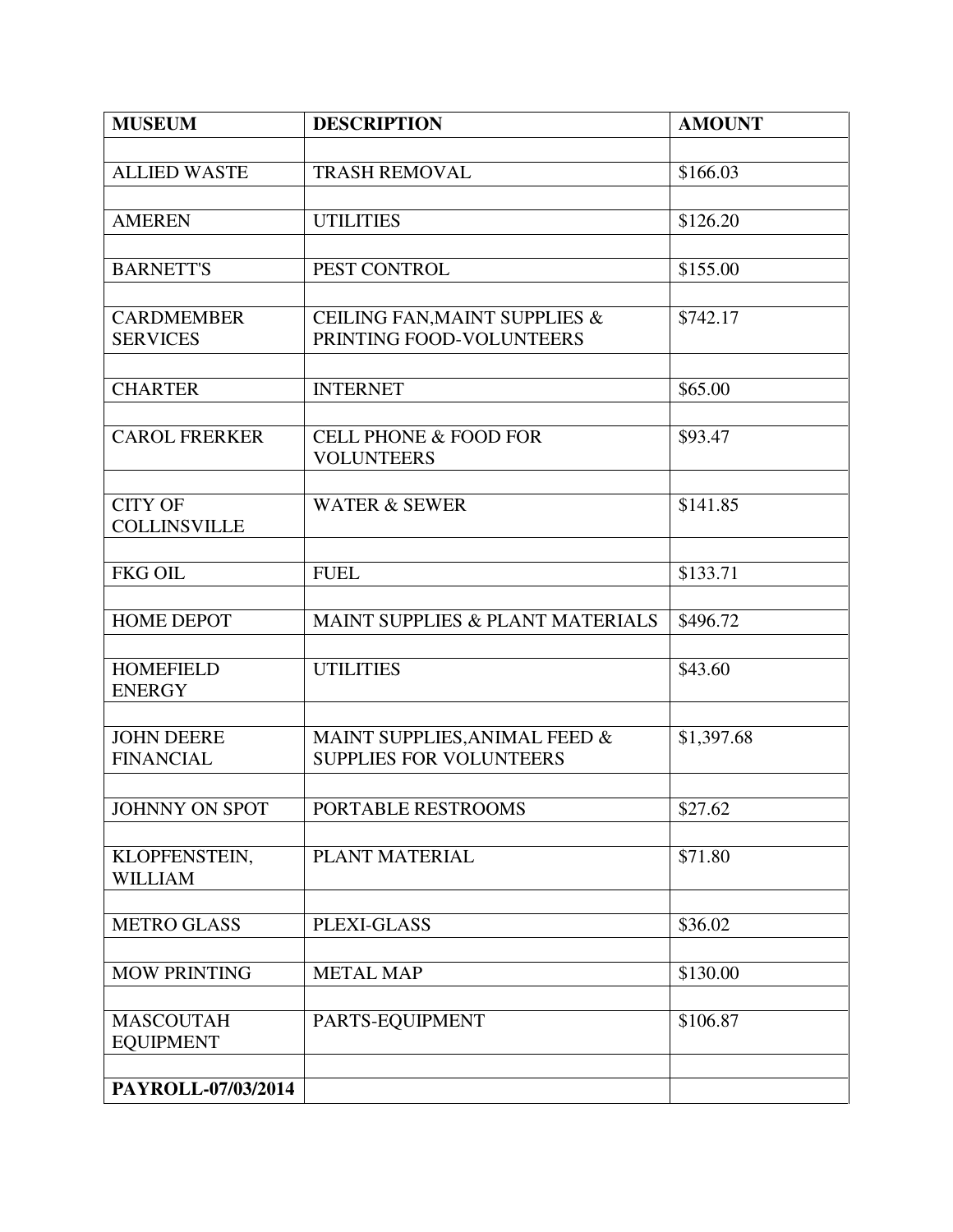|                      | <b>NET PAY</b>                        | \$2,110.06  |
|----------------------|---------------------------------------|-------------|
|                      | <b>FEDERAL W/H</b>                    | \$254.72    |
|                      | <b>MEDICARE W/H</b>                   | \$237.62    |
|                      | <b>STATE W/H</b>                      | \$128.22    |
|                      | DEFFERED COMP                         | \$250.00    |
|                      |                                       |             |
| PAYROLL-07/18/2014   |                                       |             |
|                      | <b>NET PAY</b>                        | \$2,064.96  |
|                      | <b>FEDERAL W/H</b>                    | \$253.98    |
|                      | <b>MEDICARE W/H</b>                   | \$236.68    |
|                      | <b>STATE W/H</b>                      | \$126.03    |
|                      | DEFFERED COMP                         | \$280.00    |
|                      |                                       |             |
| <b>TSI</b>           | <b>LOCATE-WATER &amp; POWER LINES</b> | \$215.00    |
|                      |                                       |             |
| <b>UNITED HEALTH</b> | <b>INSURANCE</b>                      | $(\$6.09)$  |
| <b>CARE</b>          |                                       |             |
|                      |                                       |             |
|                      | <b>TOTAL MUSEUM:</b>                  | \$10,084.92 |
|                      |                                       |             |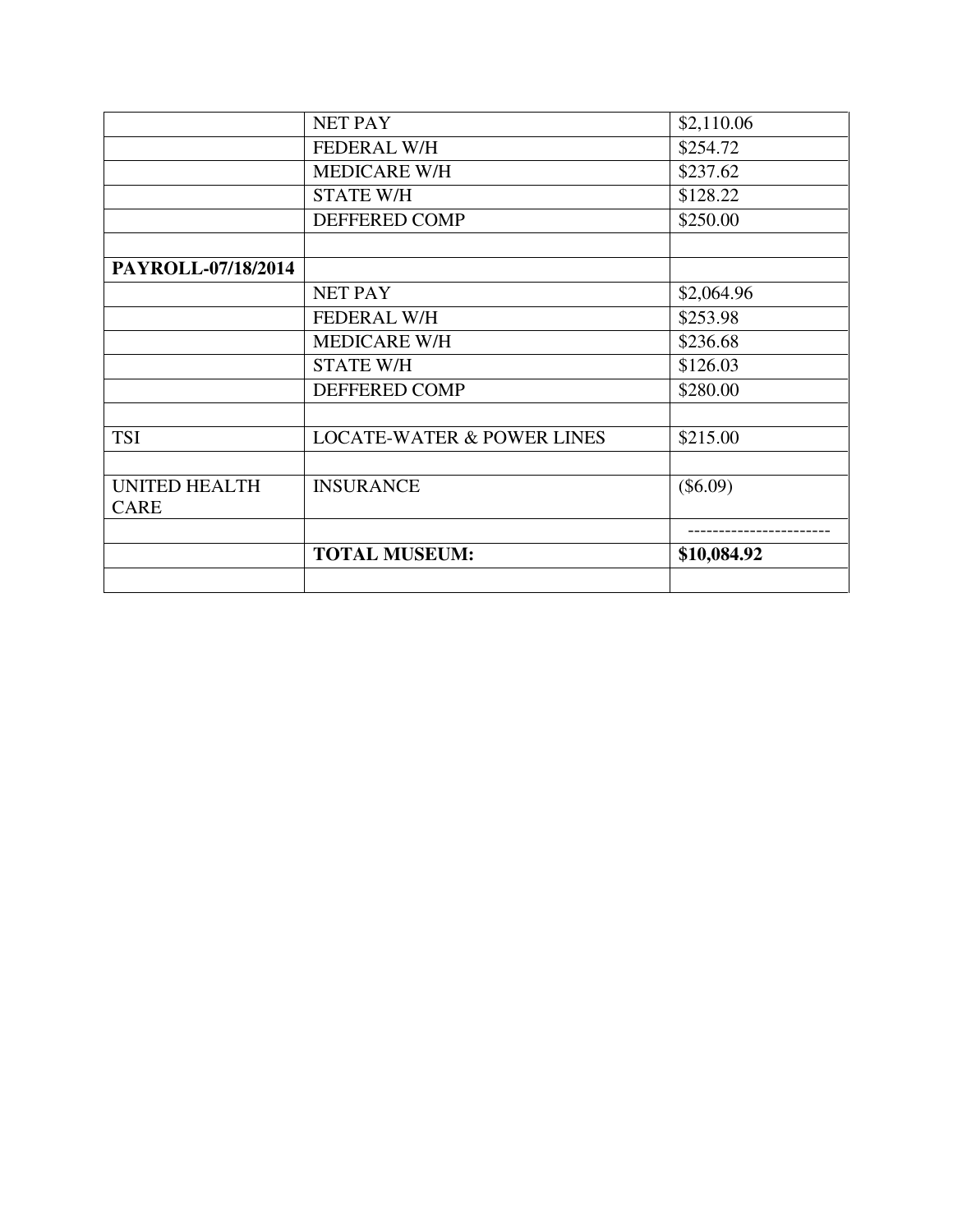| <b>GOLF</b>                          | <b>DESCRIPTION</b>                             | <b>AMOUNT</b> |
|--------------------------------------|------------------------------------------------|---------------|
|                                      |                                                |               |
| <b>AGRICREDIT</b>                    | <b>LEASE-GOLF CARTS</b>                        | \$8,197.36    |
|                                      |                                                |               |
| <b>ALLIED WASTE</b>                  | <b>TRASH REMOVAL</b>                           | \$303.81      |
|                                      |                                                |               |
| <b>AL'S AUTOMOTIVE</b>               | MAINT SUPPLIES & PARTS FOR<br><b>EQUIPMENT</b> | \$614.19      |
|                                      |                                                |               |
| <b>AMEREN</b>                        | <b>UTILITIES</b>                               | \$3,013.84    |
|                                      |                                                |               |
| <b>AREA WIDE</b>                     | <b>REPAIRS-ICE MACHINE</b>                     | \$1,620.00    |
|                                      |                                                | \$905.90      |
| <b>BATTERY</b><br><b>SPECIALISTS</b> | REPAIRS & RENTAL-GOLF CARTS                    |               |
|                                      |                                                |               |
| <b>BIG TIMBER TREE</b>               | TREE TRIMING & REMOVAL                         | \$600.00      |
| <b>SERVICE</b>                       |                                                |               |
|                                      |                                                |               |
| <b>CALLAWAY</b>                      | <b>RESALE-MERCHANDISE</b>                      | \$634.36      |
|                                      |                                                |               |
| <b>CARDMEMBER</b>                    | TELEVISION, RESALE-FOOD &                      | \$1,048.12    |
| <b>SERVICES</b>                      | CIGARS, OFFICE AND MAINT SUPPLIES              |               |
|                                      |                                                |               |
| <b>CULLIGAN</b>                      | <b>DRINKING WATER</b>                          | \$67.45       |
|                                      |                                                |               |
| <b>DAVID HAULING</b>                 | <b>TOPSOIL</b>                                 | \$367.50      |
|                                      |                                                |               |
| ERB EQUIPMENT                        | PARTS-MOWERS                                   | \$45.52       |
|                                      |                                                | \$749.65      |
| <b>ERB TURF</b>                      | PARTS-EQUIPMENT                                |               |
| <b>EAGLE</b>                         | <b>ADVERTISEMENT</b>                           | \$600.00      |
| <b>PUBLICATIONS</b>                  |                                                |               |
|                                      |                                                |               |
| FEMA-L & L FOODS                     | RESALE-PIZZA                                   | \$54.90       |
|                                      |                                                |               |
| <b>GREEN CHOICE</b>                  | PENCIL TINE GREENS                             | \$1,825.00    |
|                                      |                                                |               |
| <b>GREEN GUARD</b>                   | <b>FIRST AID SUPPLIES</b>                      | \$58.58       |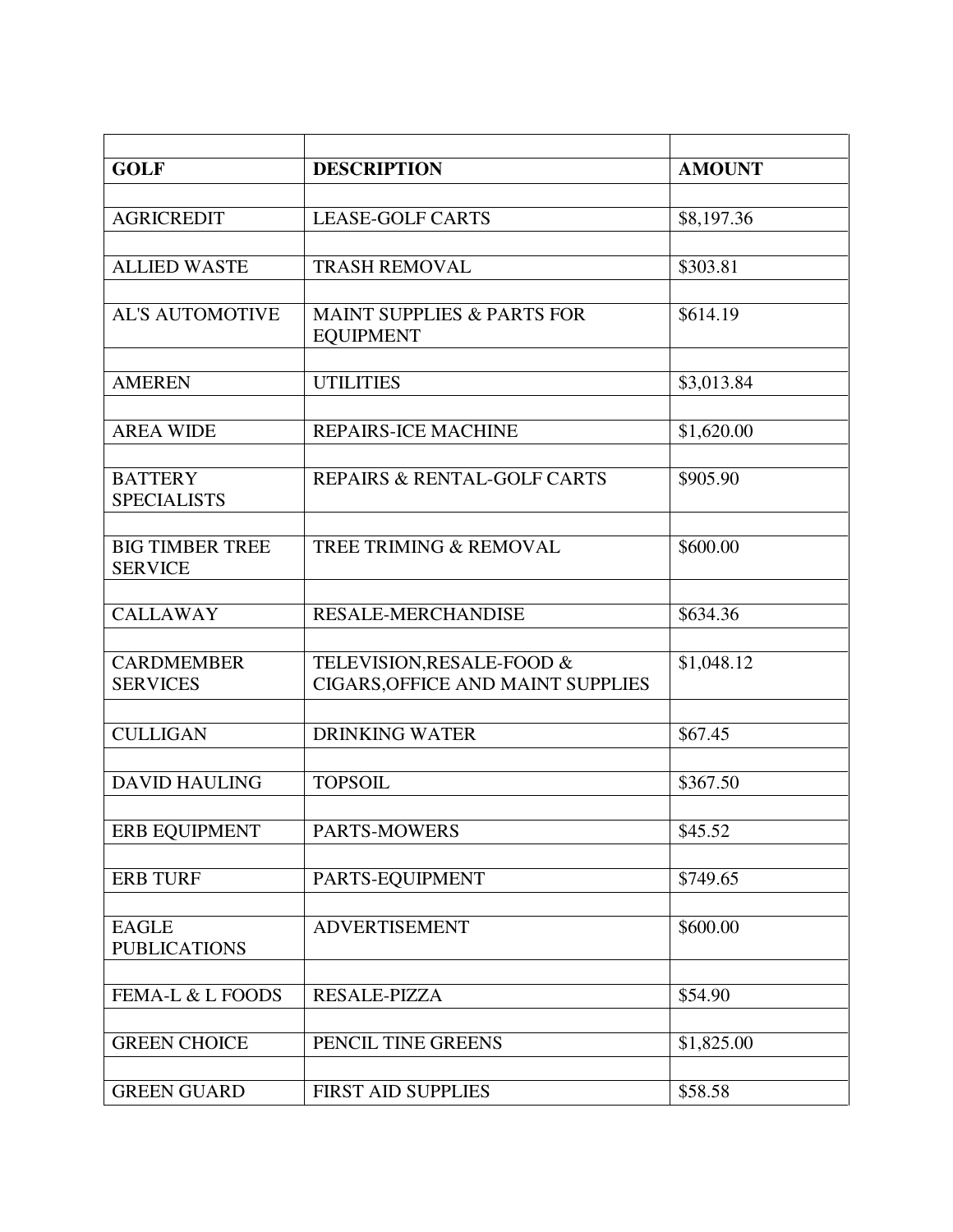| <b>GREENS PRO</b>                     | <b>CHEMICALS &amp; GROUND</b><br><b>MAINTENANCE</b> | \$2,200.00 |
|---------------------------------------|-----------------------------------------------------|------------|
|                                       |                                                     |            |
| <b>HEARTLAND TURF</b><br><b>FARMS</b> | <b>GROUNG MAINTENANCE</b>                           | \$589.60   |
|                                       |                                                     |            |
| <b>HOMEFIELD</b><br><b>ENERGY</b>     | <b>UTILITIES</b>                                    | \$1,941.04 |
|                                       |                                                     |            |
| <b>HOME DEPOT</b>                     | MAINT SUPPLIES, GROUND & BUILDING<br><b>MAINT</b>   | \$402.48   |
|                                       |                                                     |            |
| <b>HORNUNG'S</b>                      | <b>TEES &amp; PENCILS</b>                           | \$401.54   |
|                                       |                                                     |            |
| IL DEPT OF<br><b>UNEMPLOYMENT</b>     | <b>UNEMPLOYMENT</b>                                 | \$1,368.00 |
|                                       |                                                     |            |
| <b>JOHN DEERE</b><br><b>LANDSCAPE</b> | <b>CHEMICALS &amp; GROUND MAINT</b>                 | \$3,517.10 |
|                                       |                                                     |            |
| KOHL WHOLESALE                        | <b>FOOD</b>                                         | \$2,054.93 |
|                                       |                                                     |            |
| <b>KOOLIT</b>                         | <b>COOLERS</b>                                      | \$321.75   |
|                                       |                                                     |            |
| <b>KTRS-AM</b>                        | <b>ADVERTISEMENT</b>                                | \$384.60   |
|                                       |                                                     |            |
| <b>KYLE SMITH</b>                     | <b>CELL PHONE</b>                                   | \$30.00    |
|                                       |                                                     |            |
| <b>LANDSHIRE</b>                      | <b>RESALE-FOOD</b>                                  | \$395.29   |
|                                       |                                                     |            |
| M & M SERVICE                         | <b>FUEL</b>                                         | \$3,168.32 |
|                                       |                                                     |            |
| <b>MTI</b>                            | AIR FILTERS & JOINT BALL                            | \$320.16   |
|                                       |                                                     |            |
| <b>NIKE GOLF</b>                      | <b>RESALE-MERCHANDISE</b>                           | \$75.26    |
|                                       |                                                     |            |
| PATTERSON'S TIRES                     | <b>2 TIRES &amp; REPAIRS</b>                        | \$622.50   |
|                                       |                                                     |            |
| PNC PROMOTIONAL                       | <b>LEASE-UTILITY VEHICLE</b>                        | \$204.68   |
|                                       |                                                     |            |
| PAYROLL-07/03/2014                    |                                                     |            |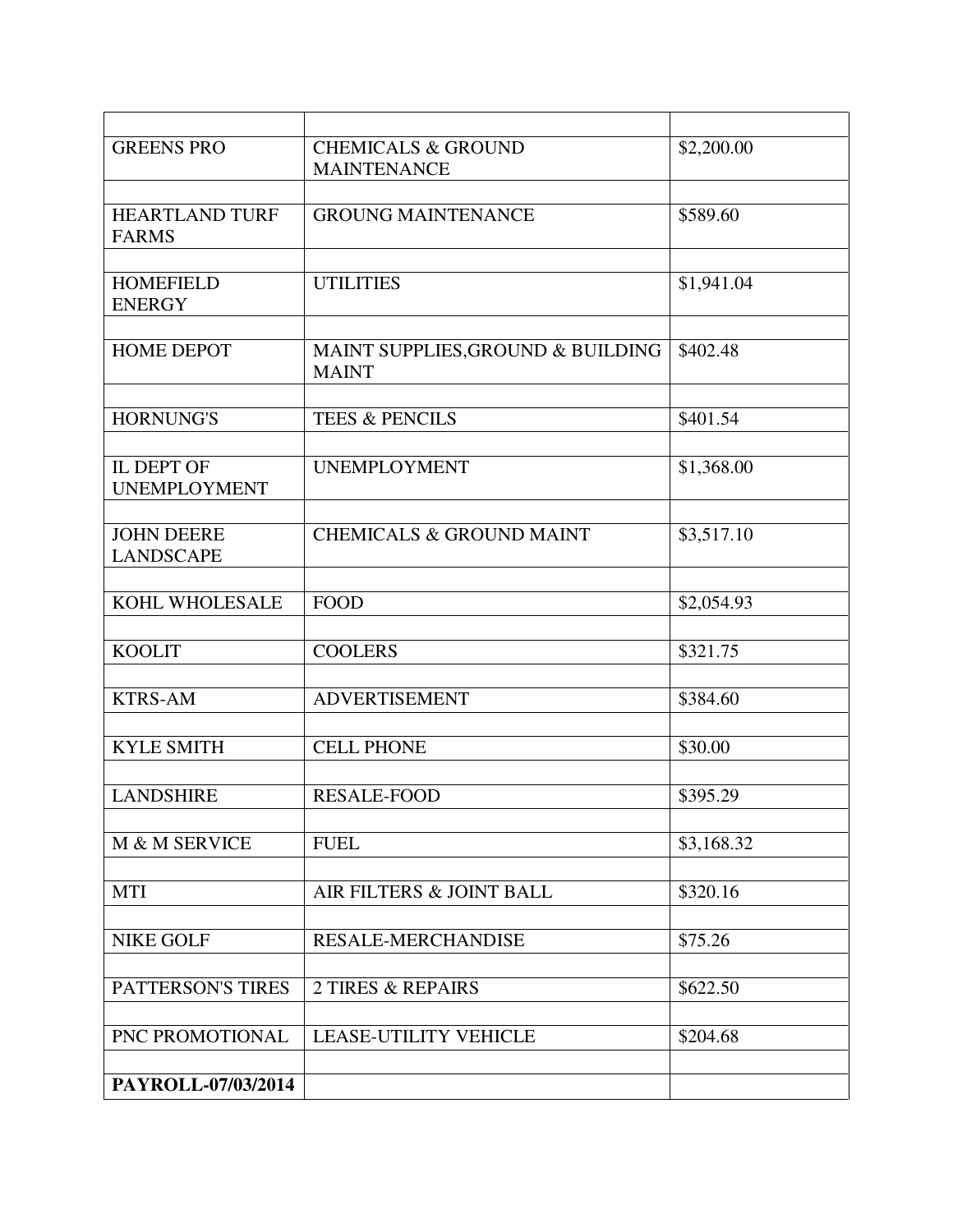|                         | <b>NET PAY</b>                     | \$15,353.98 |
|-------------------------|------------------------------------|-------------|
|                         | FEDERAL W/H                        | \$1,398.05  |
|                         | <b>MEDICARE W/H</b>                | \$1,499.41  |
|                         | <b>STATE W/H</b>                   | \$897.62    |
|                         |                                    |             |
| PAYROLL-07/18/2014      |                                    |             |
|                         | <b>NET PAY</b>                     | \$15,425.89 |
|                         | <b>FEDERAL W/H</b>                 | \$1,426.53  |
|                         | <b>MEDICARE W/H</b>                | \$1,508.85  |
|                         | <b>STATE W/H</b>                   | \$908.64    |
|                         |                                    |             |
| <b>PEPSI</b>            | <b>RESALE-SODA</b>                 | \$2,686.78  |
|                         |                                    |             |
| PYRAMID ELECTRIC        | REPAIRS-PARKING LOT LIGHTS         | \$249.20    |
|                         |                                    |             |
| <b>RAVANELLIS</b>       | <b>RESALE-FOOD</b>                 | \$461.34    |
|                         |                                    |             |
| <b>SUPREME TURF</b>     | <b>CHEMICALS</b>                   | \$654.23    |
|                         |                                    |             |
| <b>TITLEIST</b>         | RESALE-MERCHANDISE                 | \$875.88    |
|                         |                                    |             |
| <b>TURF WERKS</b>       | <b>GROUND MAINTENANCE</b>          | \$351.20    |
|                         |                                    |             |
| <b>UNITED HEALTH</b>    | <b>INSURANCE</b>                   | \$2,116.44  |
| <b>CARE</b>             |                                    |             |
| <b>VERIZON WIRELESS</b> | <b>CELL PHONE</b>                  | \$124.30    |
|                         |                                    |             |
| <b>WILSON</b>           | <b>GOLF BALLS &amp; CARRY LITE</b> | \$704.13    |
|                         |                                    |             |
|                         | <b>TOTAL GOLF:</b>                 | \$85,345.90 |
|                         |                                    |             |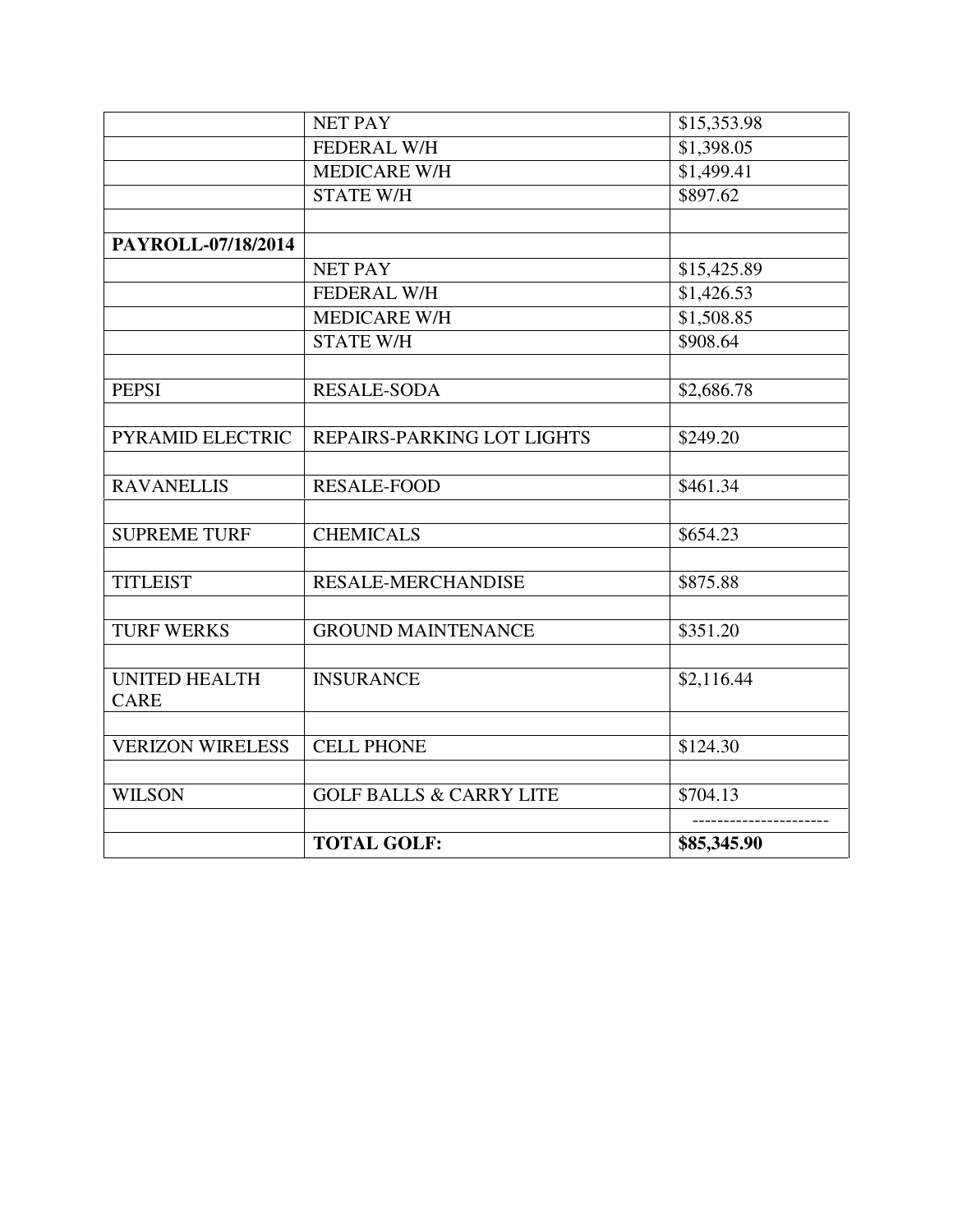| <b>CAPITAL</b>                       |                                   |                             |
|--------------------------------------|-----------------------------------|-----------------------------|
| <b>IMPROVEMENT</b>                   | <b>DESCRIPTION</b>                | <b>AMOUNT</b>               |
| <b>CARDMEMBER</b><br><b>SERVICES</b> | LOCKER-CABANA                     | \$132.14                    |
| <b>MTI</b>                           | <b>IRRIGATION CONTROLLERS</b>     | \$16,530.00                 |
| <b>WARREN SIGN</b>                   | <b>SPLASH CITY SIGN</b>           | \$6,207.50                  |
|                                      | <b>TOTAL CAPITAL IMPROVEMENT:</b> | \$22,869.64                 |
|                                      |                                   |                             |
| <b>BOND &amp; INTEREST</b>           | <b>DESCRIPTION</b>                | <b>AMOUNT</b>               |
| <b>EVANS LAW FIRM</b>                | <b>LEGAL FEES</b>                 | \$26.77                     |
|                                      | <b>TOTAL BOND &amp; INTEREST:</b> | \$26.77                     |
|                                      |                                   |                             |
| <b>LIABILITY</b>                     | <b>DESCRIPTION</b>                | <b>AMOUNT</b>               |
| <b>I PARKS</b>                       | <b>DEDUCTIBLES</b>                | \$5,000.00                  |
|                                      |                                   | ---------------             |
|                                      | <b>TOTAL LIABILITY:</b>           | \$5,000.00                  |
|                                      | <b>DESCRIPTION</b>                |                             |
| <b>SOC. SECURITY</b><br><b>EFTPS</b> | 7/3/2014                          | <b>AMOUNT</b><br>\$6,640.60 |
| <b>EFTPS</b>                         | 7/18/2014                         | \$6,750.17                  |
|                                      | <b>TOTAL SOC. SECURITY</b>        | \$13,390.77                 |
|                                      |                                   |                             |
| <b>IMRF</b>                          | <b>DESCRIPTION</b>                | <b>AMOUNT</b>               |
| <b>IMRF-JULY</b>                     |                                   | \$8,589.60                  |
|                                      | <b>TOTAL-IMRF</b>                 | \$8,589.60                  |
|                                      |                                   |                             |